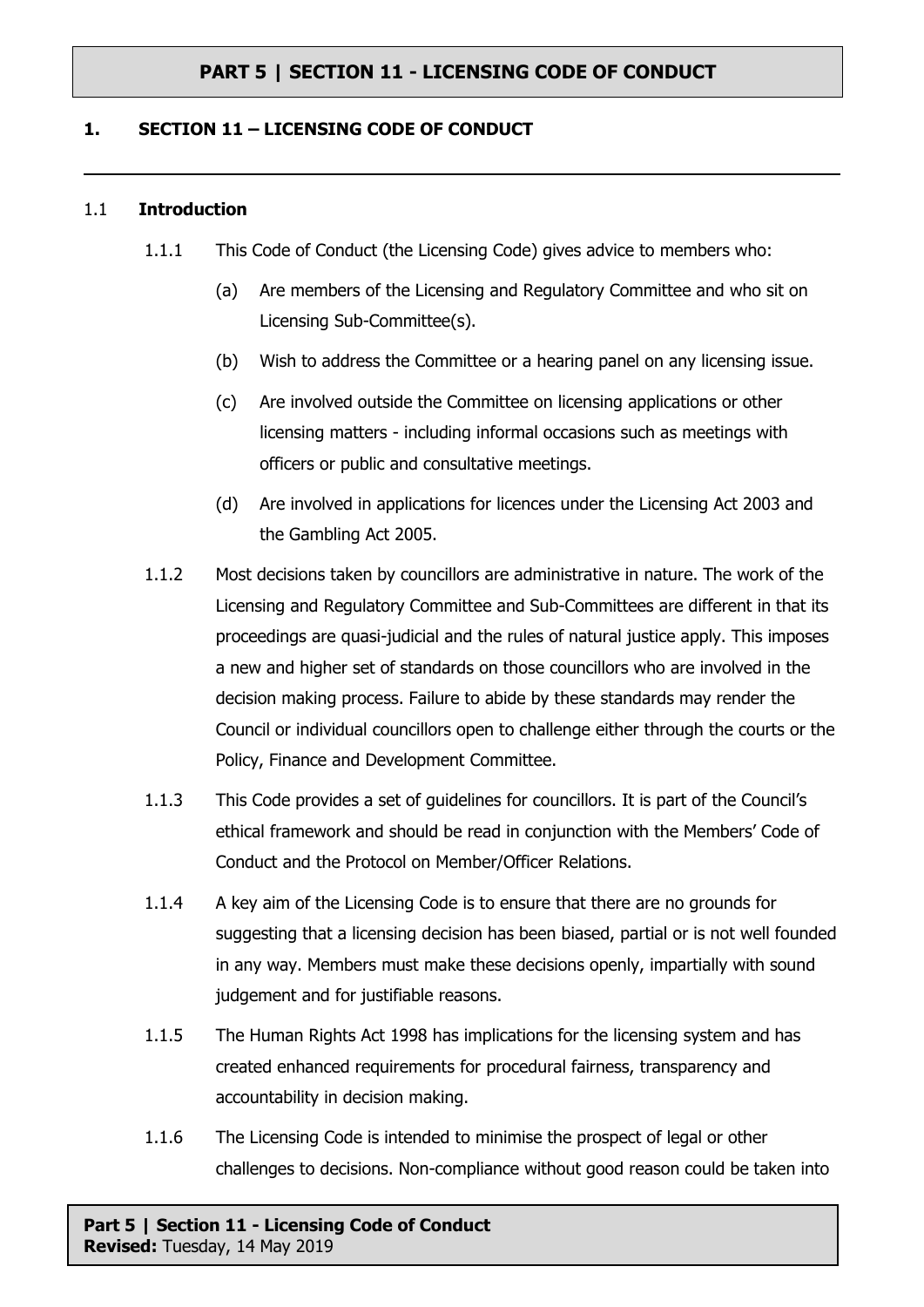account in investigations into possible maladministration or may have implications for the standing of councillors and the Council as a whole.

### **2. Relationship with the Members' Code of Conduct**

- 2.1 Members must comply with the Members' Code of Conduct and the rules in that Code must be applied before considering the Licensing Code.
- 2.2 The Licensing Code is not intended to form a part of the adopted Members' Code of Conduct but is a separate document, which is complimentary and supportive of the Members' Code of Conduct and also the source of expanded guidance in the particular area of licensing.

#### **3. Legal Background**

#### 3.1 **Human Rights Act**

- 3.1.1 The Human Rights Act 1998, which came into full effect on 2 October 2000, incorporated the key articles of the European Convention on Human Rights into domestic law. The Convention guarantees certain basic human rights. As far as possible legislation (including the licensing laws) must be interpreted in such a way as to conform with Convention rights. Decisions on licensing issues are actions of a public authority and so must be compatible with Convention rights.
- 3.1.2 Members of the Sub-Committee need to be aware of the rights contained in the Convention when making decisions, and in particular:

### (a) **Article 6: Right to a Fair Trial**

In the determination of a person's civil rights and obligations ... everyone is entitled to a fair and public hearing within a reasonable time by an independent and impartial tribunal established by law.

#### (b) **Article 8: Right to Respect for Family and Private Life**

Everyone has a right to respect for his or her private life, and his or her home and correspondence.

### (c) **Article 1 of the First Protocol: Protection of Property**

Every natural or legal person is entitled to the peaceful enjoyment of his possessions. No one shall be deprived of his or her possessions except in the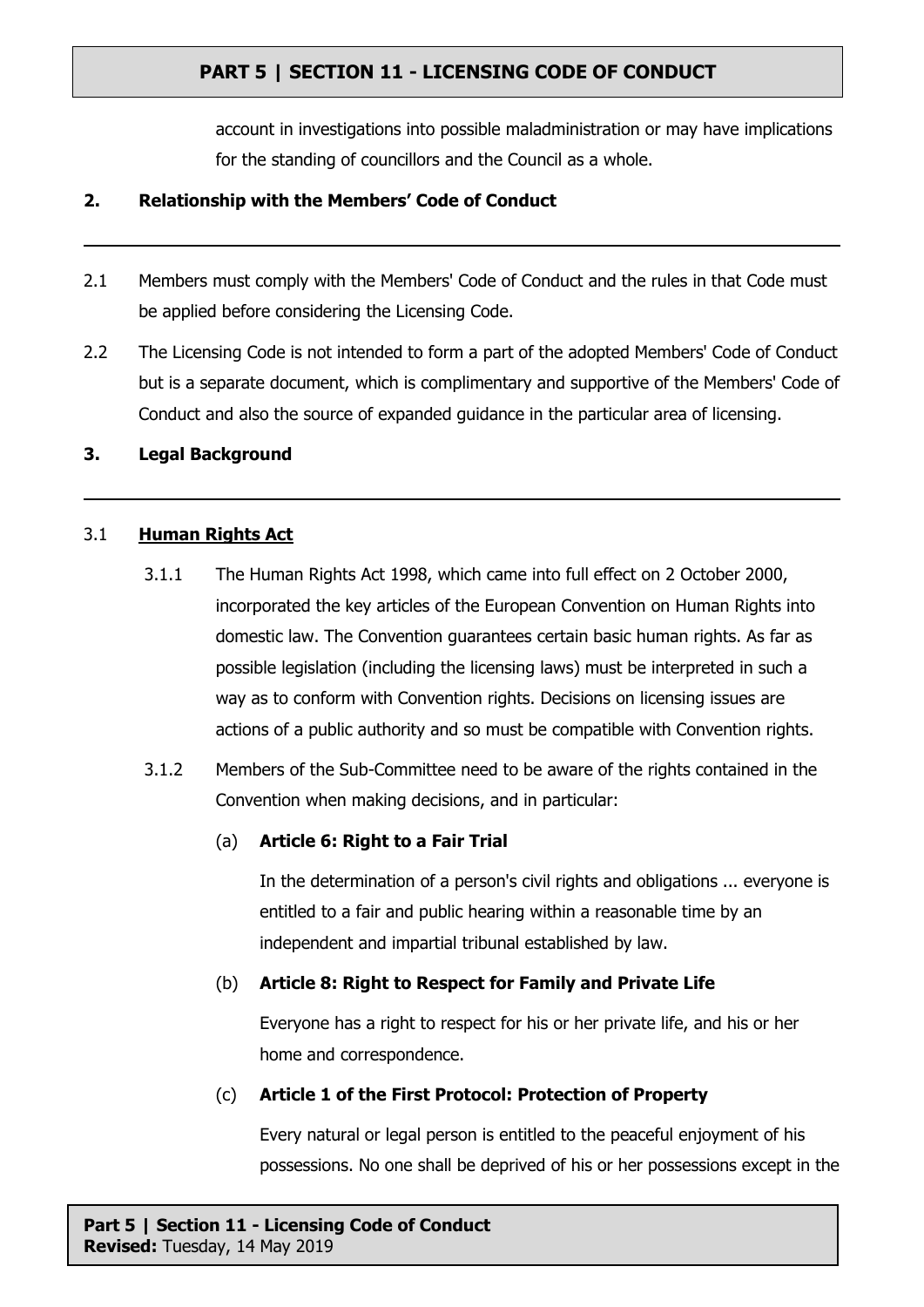public interest and subject to the conditions provided for by law and by the general principles of international law.

## (d) **Article 14: Prohibition of Discrimination**

The enjoyment of the rights and freedoms in the Convention shall be secured without discrimination on any ground such as sex, race, colour, language, religion, political or other opinion, national or social origin, association with a national minority, property, birth or other status.

3.1.3 Most Convention rights are not absolute and there are circumstances when an interference with a person's rights is permitted although any interference with the rights must be proportionate and go no further than is necessary.

#### 3.2 **Quasi-Judicial Hearings**

- 3.2.1 A quasi-judicial hearing is one:
	- (a) Which affects a person's livelihood
	- (b) Which involved disciplinary action
	- (c) Which affects property
- 3.2.2 These hearings are subject to the rules of natural justice. Properly applied, the rules of natural justice will ensure that the requirements of the Convention, that a hearing is both "fair" and presided over by an "independent and impartial tribunal", are met.
- 3.2.3 There are two principles underlying the rules of natural justice:
	- (a) First, all parties must be given a chance to put their case under conditions which do not put one party at a substantial disadvantage to the other party. All parties should be given sufficient notice of the hearing, the applicant should have disclosure of the nature of the objections/representations as well as knowing who is objecting/making a representation and there should be a right to question witnesses.
	- (b) Second, a person who has an interest in an application must be disqualified from considering it. The Licensing Sub-Committee must be impartial - not only must there be no actual bias but there must be no perception of bias.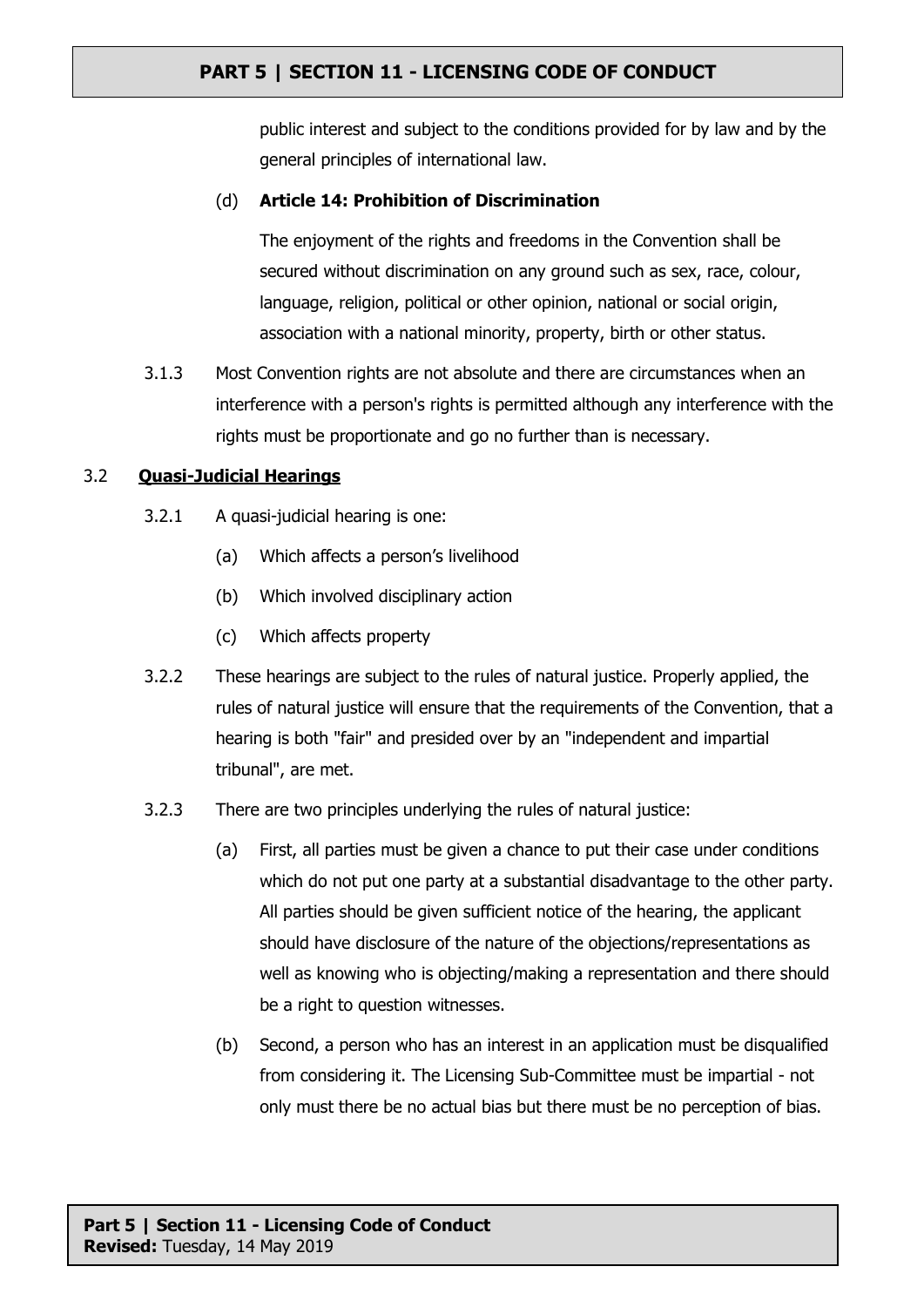3.2.4 The procedure rules which govern hearings of the Licensing Sub-Committee reflect the requirements of the Human Rights Act and the rules of natural justice. To avoid any allegations of bias or perceived bias, councillors sitting on the Licensing Sub-Committee must strictly observe those procedure rules.

## **4. Training of Councillors**

4.1 Because the technical and propriety issues associated with licensing are not straightforward, it is the Council's policy to arrange training on the work of the Licensing Sub-Committee for all councillors who sit on the Sub-Committee. Councillors must undertake the training before participating in a meeting of the Sub-Committee. Other councillors are free to attend the training in order to gain an understanding of licensing issues.

## **5. Licensing Applications by Councillors, Officers and the Council**

- 5.1 Proposals to the Council by serving and former councillors and officers and their close friends and relatives can easily give rise to suspicions of impropriety. So can proposals for a Council's own applications.
- 5.2 It is perfectly legitimate for such proposals to be submitted. However, it is vital to ensure that they are handled in such a way that gives no grounds for accusations of favouritism.
- 5.3 Recent decisions by the Adjudication Panel on standards issues make it very difficult for members who have a professional qualification to act in presenting cases in that capacity for applicants or to act as professional witnesses in hearings.
- 5.4 Councillors and officers who submit their own proposal should notify the Monitoring Officer of the proposal and play no part in its processing or determination and avoid contact, whether direct or indirect with members of the Sub-Committee concerning the application.
- **6. Lobbying**
- 6.1 Councillors may be approached or lobbied by an applicant, councillor, agent or objector about a particular licensing application. Lobbying is a normal and perfectly proper part of the political process but it does not sit well with the quasi-judicial nature of the Licensing Sub-Committee when a councillor must enter the meeting with an open mind and make an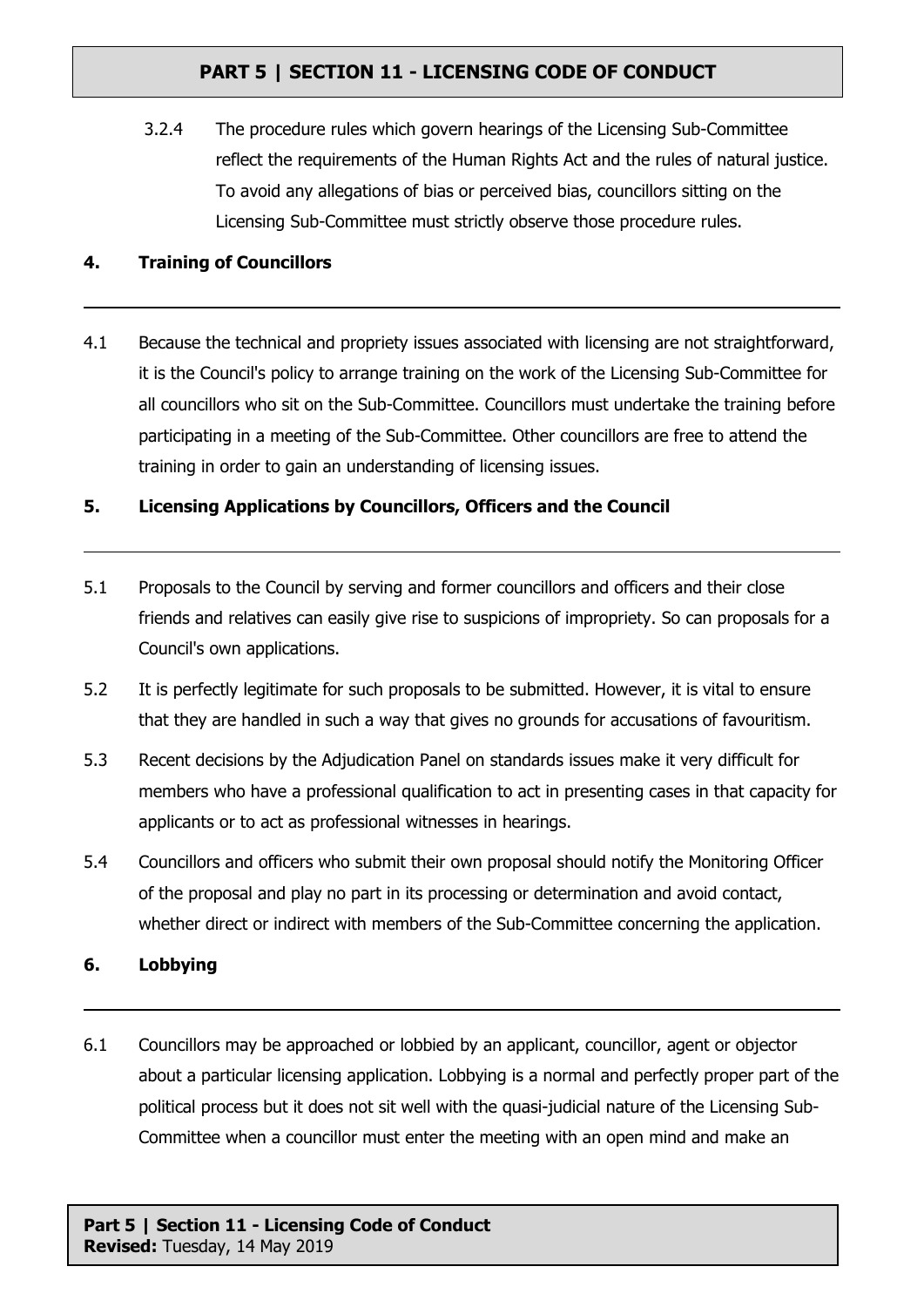impartial determination on the relative merits of all the evidence presented at the hearing. Being lobbied in advance of the meeting is incompatible with this high standard.

- 6.2 If a member is approached, he or she should advise the lobbyist to address any comments or concerns to the Head of Law and Democracy. In no circumstances should a councillor give an indication of voting intentions or otherwise enter into an unconditional commitment to oppose or support the application. To do so without all relevant information and views would be unfair and Disclosable pecuniary. A councillor who feels that he or she has been exposed to undue or persistent lobbying should advise the Monitoring Officer.
- 6.3 Other councillors should not lobby members of the Licensing Sub-Committee, directly or indirectly, about issues which are due to be determined by the Licensing Sub-Committee.
- 6.4 When attending a public meeting at which a licensing issue is raised, a member of the Licensing Sub-Committee should take great care to maintain an impartial role and not express a conclusive view on any pre-application proposals or submitted application.
- 6.5 Correspondence received by any member of the Council (whether on the Licensing Sub-Committee or not), should be passed without delay to the Chief Executive so that all relevant views can be made available to those councillors or officers responsible for determining the application. A reply by a councillor should, as a rule, simply note the contents of the correspondence and advise that it has been passed to officers.

### **7. Discussions Before the Hearing**

- 7.1 Pre-application discussions discussion between a potential applicant and representatives of the Council may be of considerable benefit to both parties. Similarly, a meeting between the Council and potential objectors may also be beneficial. However, it would be easy for such discussions to become or be seen (especially by objectors/persons making representations) to become part of a lobbying process. In the circumstances, pre-application discussions should be avoided by members of the Licensing Sub-Committee.
- 7.2 Post-application discussions a councillor should not approach an applicant for a licence in an effort to securing changes to the application. Such an approach would inevitably give rise to allegations of partiality or bias.
- 7.3 Generally, any contact with applicants should be conducted with and through officers and should always be reported to the Licensing Sub-Committee. Requests to a councillor for a meeting should be passed to the Chief Executive.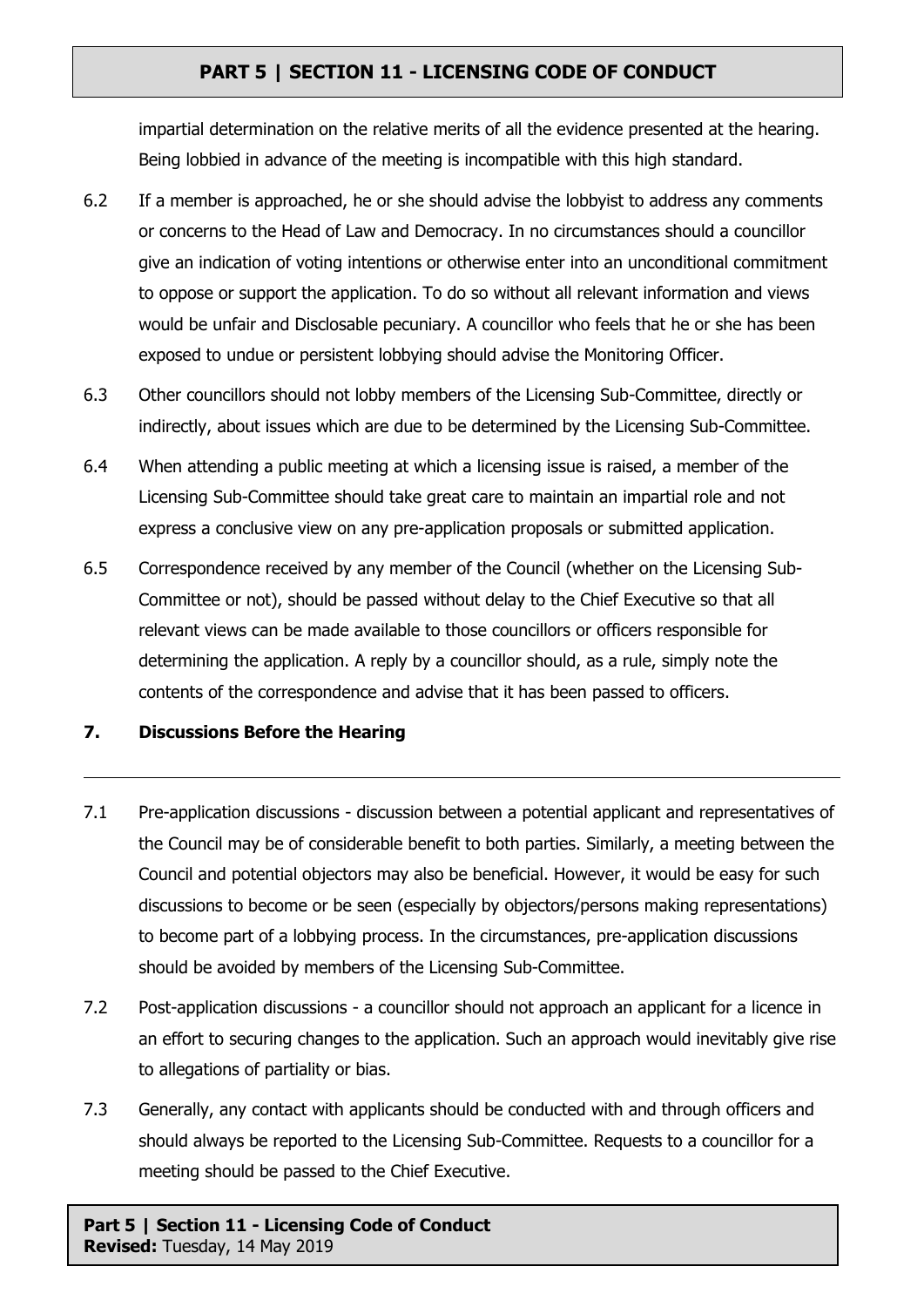#### **8. Declaration of Disclosable Non-Pecuniary and Pecuniary Interests**

- 8.1 The Code of Conduct for Members and the Council's Member/Officer Protocol gives advice on the declaration of interests.
- 8.2 Where interests arise, the member must declare these in accordance with this Code of Conduct.
- 8.3 It is important that all councillors are familiar with the Code of Conduct for Members. Where in relation to any item any councillor has a Disclosable Interest in an application (as defined in the Code), this must be declared at the earliest opportunity in the declaration of interests section of the agenda, or at any time subsequently, or as soon as practicable when the interest becomes apparent. This is important as the quorum of a Licensing Sub-Committee is its full complement of 3 members and a late declaration of a Disclosable pecuniary interest may leave the meeting inquorate and unable to proceed.
- 8.4 Where a member is in any doubt about whether they have an interest, they may always seek the advice of the Council's Monitoring Officer or legal advisor at the meeting, disclosing all material facts. Whenever possible, advice should be taken before meetings. Ultimately however, the duty to declare and the decision as to whether an interest should be disclosed rests with the elected member concerned.

#### **9. Pre-Determination and Bias**

- 9.1 The right to a fair and unbiased hearing (particularly in the light of the Human Rights Act 1998) is a general legal requirement and applies to licensing decision making in addition to the Code of Conduct for Members.
- 9.2 Whilst the Localism Act 2011 provides for councillors to take a more proactive stance in relation to local issues, councillors must attend Sub-Committee meetings with an open mind and only determine applications on the basis of the evidence and representations made to them at the hearing. If a councillor fails to determine an application on this basis it may amount to bias and to a breach of their obligations under the Code of Conduct.
- 9.3 The suggestion of any bias may put the Council at risk of a finding of maladministration and it could also lead to legal proceedings for bias or a failure to take into account all factors enabling the proposal to be considered on its merits.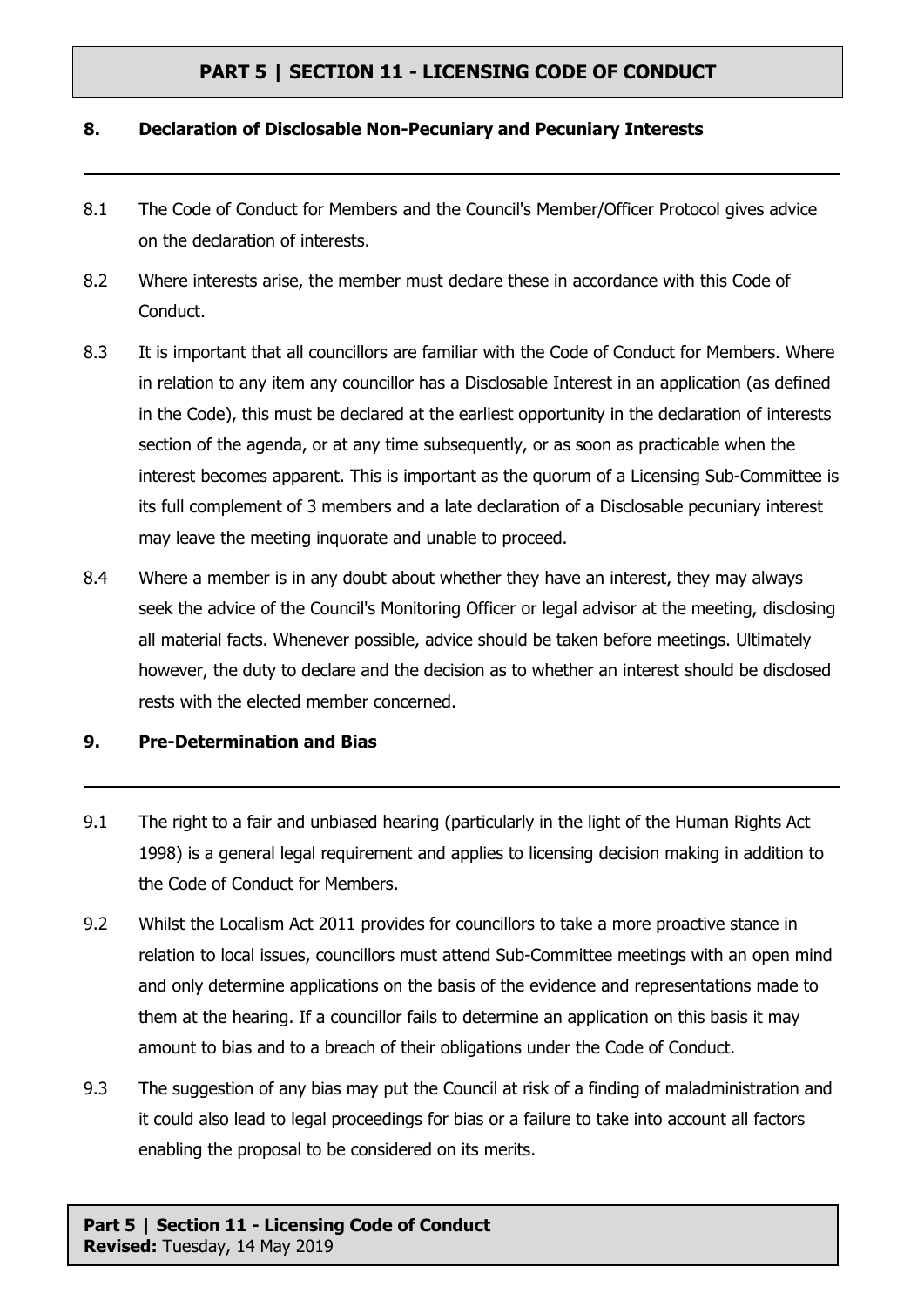9.4 There is a general acceptance that a member may consider matters in several capacities as different factors may apply to different decisions. However, given the size of the Licensing Sub-Committee and the proportionately greater influence an individual member will have, members should exercise caution in such situations, as it may preclude them from taking part in a licensing hearing.

## **10. Conduct at the Hearing**

- 10.1 The essence of the rules of natural justice are that councillors not only act fairly but are also seen to act fairly. Councillors must follow the agreed procedure at all times and should only ask questions at the appropriate points in the procedure. At no time should a councillor express a view which could be seen as pre-judging the outcome. During the course of the hearing councillors should not discuss (or appear to discuss) aspects of the case with the applicant, an objector, their respective advisors or any member of the public nor should they accept letters or documents from anyone other than the clerk.
- 10.2 Again, to ensure compliance with the rules of natural justice, councillors on the Sub-Committee must ensure that they hear the evidence and arguments for and against the application and must be present for the entire hearing.

## **11. Councillors as Interested Parties Under the Licensing Act 2003**

- 11.1 Since January 2010 Councillors are regarded as interested parties in their own right. They are entitled to make representations or call for reviews in respect of any premises in any Ward licensed within the Council's area.
- 11.2 They do not have to await instructions from residents or other organisations, but can act on their own initiative. The representation must be relevant. That is, it is made within the timescales allowed, relates to one or more of the Licensing Objectives and is not malicious or vexatious.
- 11.3 A Councillor can still represent another interested party/parties (provided that interested party is not a family member or close associate) who has made a representation. The Councillor will still be subject to the Code of Conduct when representing interested parties. The Councillor must demonstrate to the licensing authority that they have been requested to represent the interested party and only put forward the views of the interested party.